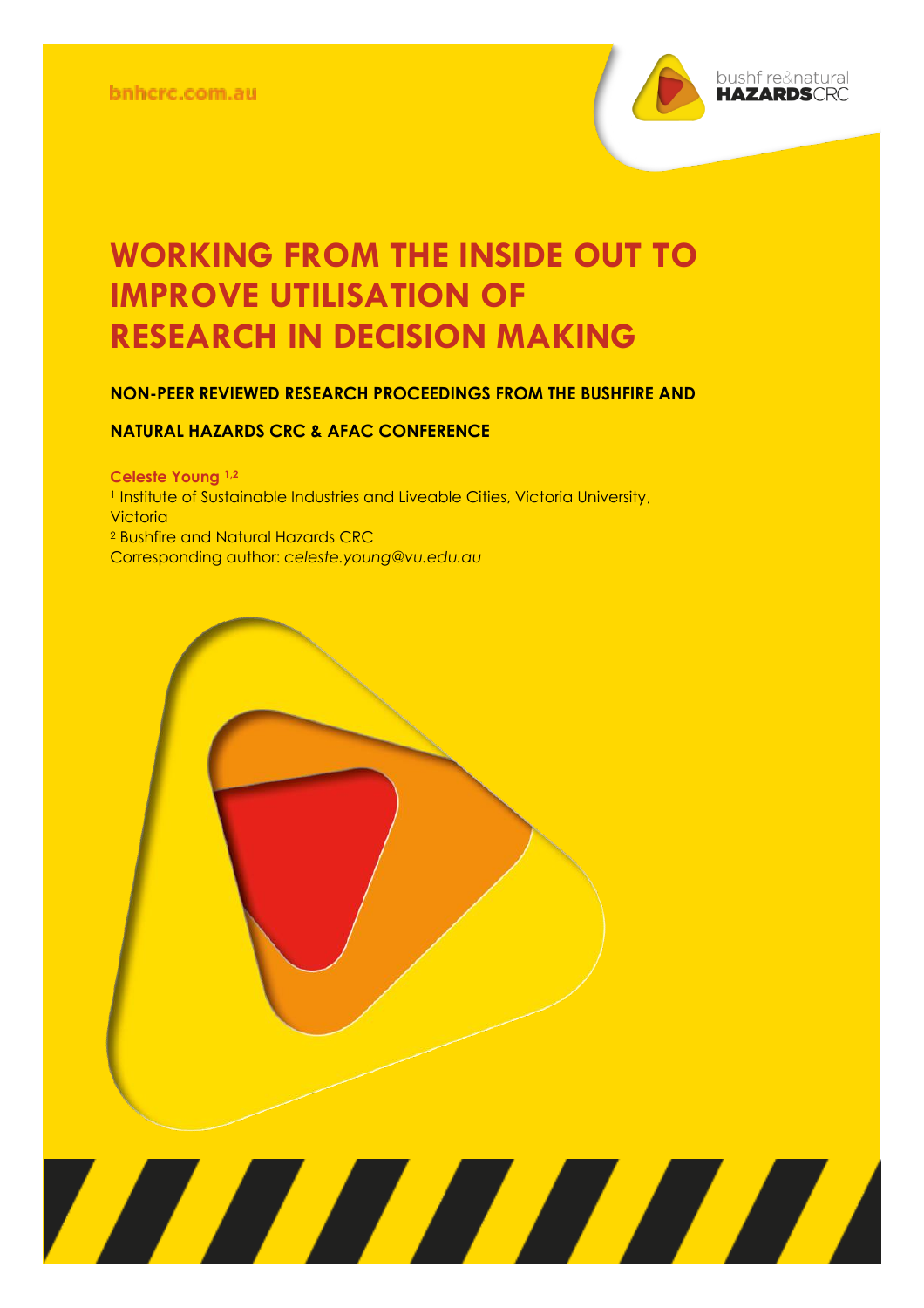# ,,,,,,,,,,,,,,,,,,,,,,,,,

| Version        | <b>Release history</b>      | Date       |
|----------------|-----------------------------|------------|
| 1 <sub>0</sub> | Initial release of document | 05/09/2018 |



**Business** Cooperative Research Centres Programme

All material in this document, except as identified below, is licensed under the Creative Commons Attribution-Non-Commercial 4.0 International Licence.

Material not licensed under the Creative Commons licence:

- Department of Industry, Innovation and Science logo<br>• Cooperative Research Centres Programme logo
- Cooperative Research Centres Programme logo • Bushfire and Natural Hazards CRC logo
- All photographs and graphics

All content not licenced under the Creative Commons licence is all rights reserved. Permission must be sought from the copyright owner to use this material.



Victoria University and the Bushfire and Natural Hazards CRC advise that the information contained in this publication comprises general statements based on scientific research. The reader is advised and needs to be aware that such information may be incomplete or unable to be used in any specific situation. No reliance or actions must therefore be made on that information without seeking prior expert professional, scientific and technical advice. To the extent permitted by law, Victoria University and the Bushfire and Natural Hazards CRC (including its employees and consultants) exclude all liability to any person for any consequences, including but not limited to all losses, damages, costs, expenses and any other compensation, arising directly or indirectly from using this publication (in part or in whole) and any information or material contained in it.

#### **Publisher:**

Bushfire and Natural Hazards CRC

September 2018

Citation: Young. C 2018. Working from the inside out to improve research utilisation in decision making, AFAC Conference proceedings 2018. Bushfire and Natural Hazards CRC, Melbourne. Australia.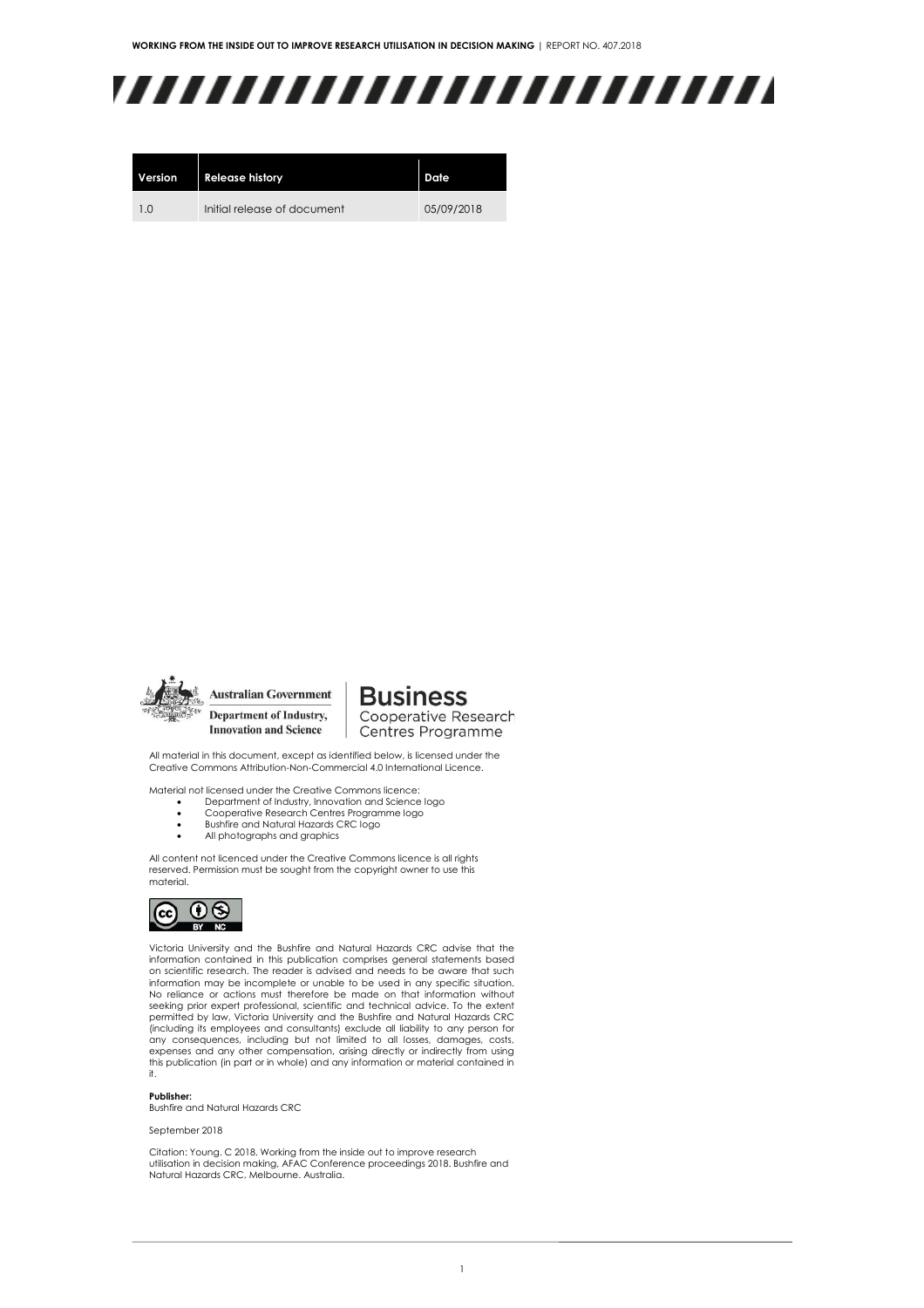# 

### **TABLE OF CONTENTS**

| Working from the inside out to improve research utilisation in decision making<br>- 1<br>Working from the inside out<br>Introduction<br>Background<br>Making research that is useful<br>Using research to create new knowledge<br>Creating the right research environment<br>Using what is of value<br>6<br>Communication<br>The challenge<br>Conclusion<br>8<br>References | Abstract |                |
|-----------------------------------------------------------------------------------------------------------------------------------------------------------------------------------------------------------------------------------------------------------------------------------------------------------------------------------------------------------------------------|----------|----------------|
|                                                                                                                                                                                                                                                                                                                                                                             |          |                |
|                                                                                                                                                                                                                                                                                                                                                                             |          | $\overline{2}$ |
|                                                                                                                                                                                                                                                                                                                                                                             |          | $\overline{2}$ |
|                                                                                                                                                                                                                                                                                                                                                                             |          | 2              |
|                                                                                                                                                                                                                                                                                                                                                                             |          | 3              |
|                                                                                                                                                                                                                                                                                                                                                                             |          | 4              |
|                                                                                                                                                                                                                                                                                                                                                                             |          | 5              |
|                                                                                                                                                                                                                                                                                                                                                                             |          |                |
|                                                                                                                                                                                                                                                                                                                                                                             |          | 7              |
|                                                                                                                                                                                                                                                                                                                                                                             |          | $\overline{7}$ |
|                                                                                                                                                                                                                                                                                                                                                                             |          | 7              |
|                                                                                                                                                                                                                                                                                                                                                                             |          |                |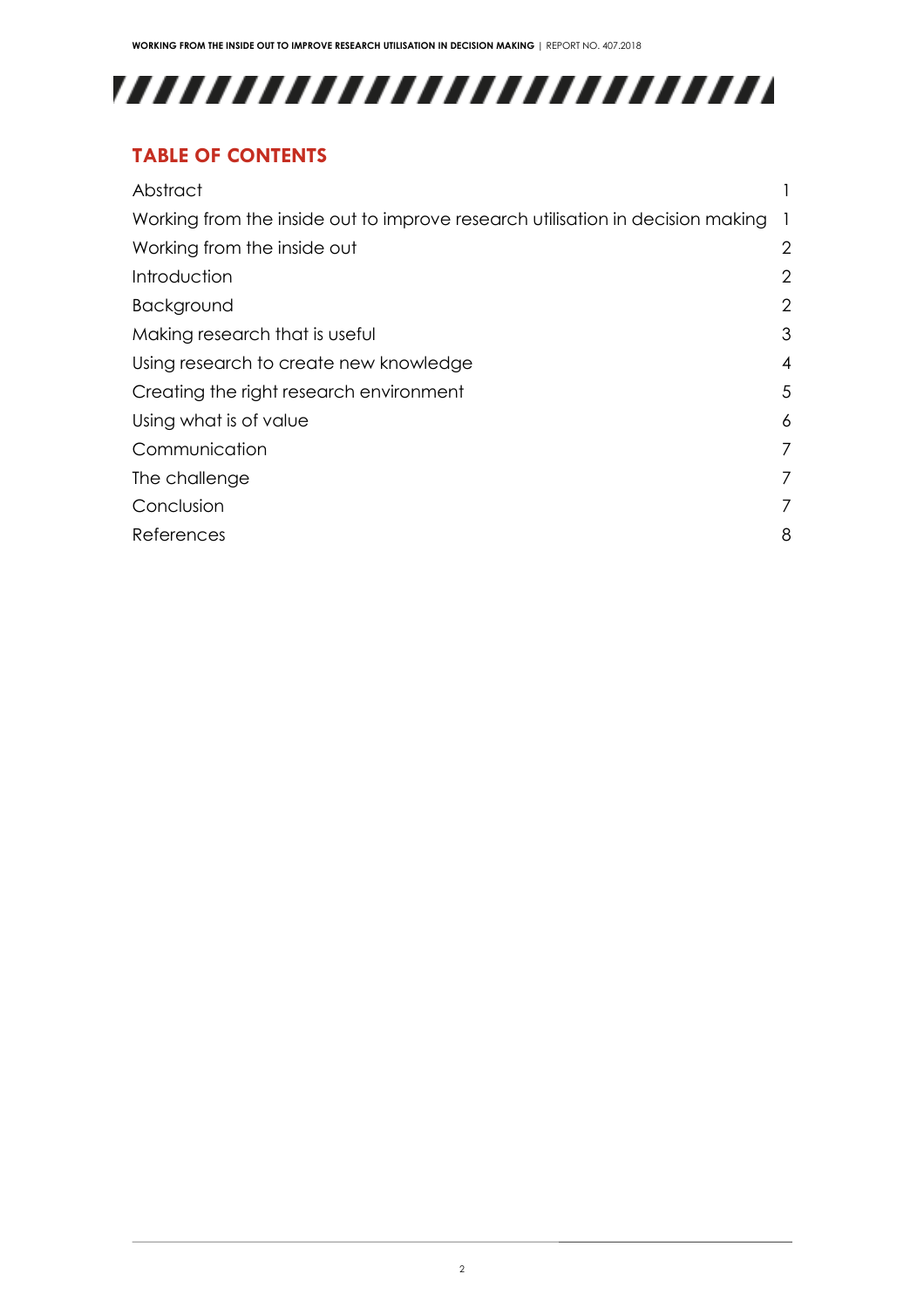

## <span id="page-3-0"></span>**ABSTRACT**

### <span id="page-3-1"></span>**WORKING FROM THE INSIDE OUT TO IMPROVE RESEARCH UTILISATION IN DECISION MAKING**

**Celeste Young,** *Institute of Sustainable Industries and Liveable Cities, Victoria University, VIC*

The most common model for research is still often one where research is produced largely by researchers and delivered to users in the form of data, reports and papers. However if research is to be used it requires the blending of two very different knowledge systems: those of research and practice. Their integration in a transdisciplinary research environment is absolutely necessary if research is to be usable and serve the implementation needs of practitioners and policy makers. Implementation of research in the field of natural hazards is complex because it is a systemic issue and requires a highly collaborative model; one where diverse parties work together to achieve common goals. This can be an uncomfortable space particularly for researchers because this process starts in a fundamentally different place. It requires researchers to develop understanding from inside end user contexts rather than develop knowledge from outside it. It is a process of matching the knowledge to the need and tailoring information so end users can use it. Communication is a key part of this and active listening and negotiation are crucial.

The inside out methodology was developed in 2006 and has since been used to develop a number of practitioner frameworks including the Risk Ownership Framework for Policy and Practice. These frameworks integrate research into decision making systems through co-designing solutions that evaluate end users context, their decision making systems and the drivers that inform them. It is however not without its challenges. This paper outlines some of the key components that are part of this research model.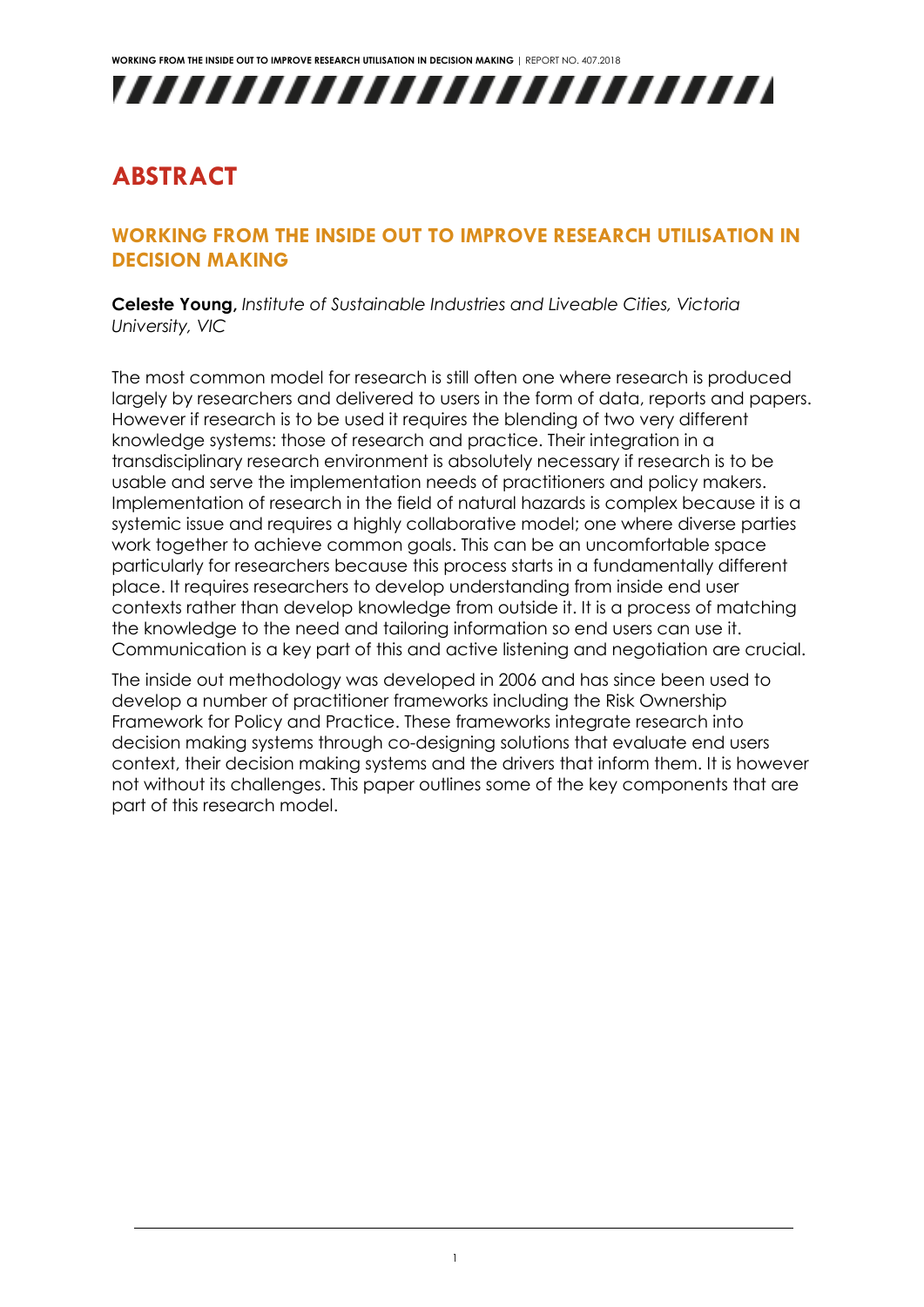

## <span id="page-4-0"></span>**WORKING FROM THE INSIDE OUT**

### <span id="page-4-1"></span>**INTRODUCTION**

The world in which we make decisions is rapidly changing and becoming more complex. Drivers such as changing technologies and social, environmental and economic stressors are impacting the type of knowledge needed to address emerging issues and the way it is needed. This has ramifications particularly in relation to research. Much of the focus of research to date in many areas has been to develop highly specialized areas of knowledge which give information to a targeted group. However, over the last decade pressing issues facing society coming to the fore such as climate change and natural hazards, are systemic, multifaceted and require multilayered approaches which are connected and result in action in broader society. One of the key needs arising is for research to be accessible, actionable and salient to end user contexts in a way that supports new ways of thinking and social transformation.

Practice often travels ahead of research and has its own knowledge base which has been developed and tested over time and is built through 'doing.' This knowledge is often excluded by conventional research. This can result in some projects failing to achieve use and uptake of research if the research is not able to be understood and applied practically. To achieve this requires researchers to step back and work collaboratively with practitioners in a way that supports and values all areas of knowledge and contributes to a process of research, rather than leading it. It also requires understanding of and assessment of how decisions are made and why, the systems that shape and supports this and the values and narratives that inform these decisions.

The 'inside out' methodology is a flexible process which guides activities as the work progresses. It requires specific skills, attributes and knowledge to apply effectively. Its key purpose is to integrate research into decision making as part of a process of ongoing learning for both end users and researchers. The key feature of this research is the systemic analysis it undertakes of decision making systems.

Its main application to date has been in relation to the development of decision making frameworks for practitioners and organisations. This paper presents an overview of some of the key aspects of this methodology.

### <span id="page-4-2"></span>**BACKGROUND**

The inside out methodology was initially developed in 2006 to analyse decision making systems in BAE systems to provide the basis for an climate change program, Smart Sustainable Secure. As the purpose of the program was to bring about understanding, actions and behaviour change in the organisation, new knowledge needed to be embedded as part of a process of ongoing change. It became very clear in initial meetings that how the research was being communicated and undertaken was often not accessible or useful for the organisation and that a new approach that worked from an end user perspective was needed.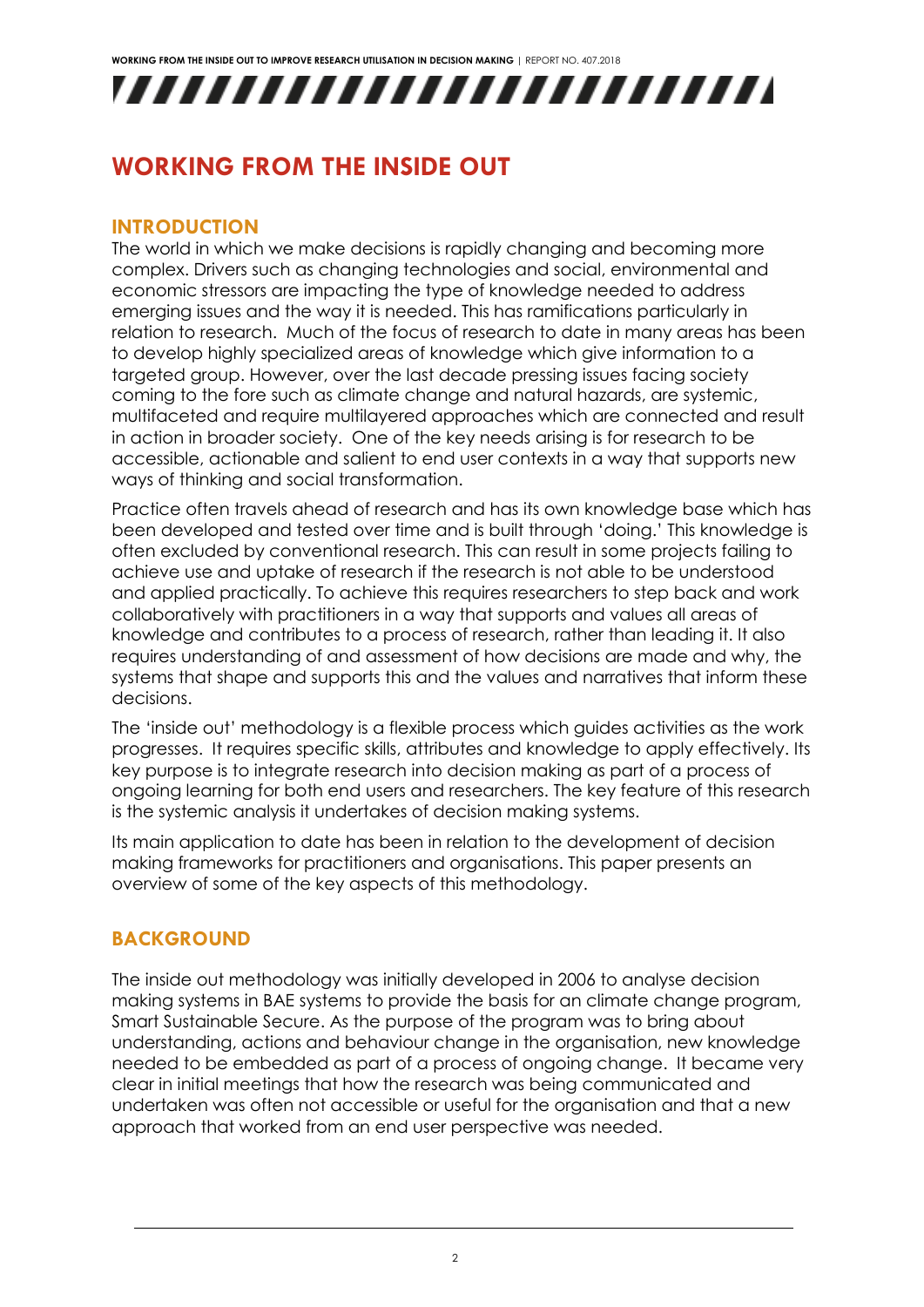# ,,,,,,,,,,,,,,,,,,,,,,,,,

The approach was developed to address this, worked on the premise that complex issues needed an holistic approach and required understanding the organisation from 'the inside out' rather than more convention approach to viewing it 'from the outside in'. It also required understanding the organisational knowledge needs and context. Using a top down bottom up process, knowledge from within the organisation and research was combined, contexualised and integrated it into the decision making processes within the organisation. Communication, co-design and collaboration were critical aspects of the program.

This methodology has been further developed by the author, tested and used in numerous research projects to develop decision making frameworks that support practice. Aspects of this methodology have also informed other research activities undertaken with the research group at VU. Frameworks developed using this methodology include: The Problem Solution Frameworks for Adaptation Practice and Policy (Young 2014), The Green Infrastructure Economic Framework for Local Government (VISES 2015) and a Risk Ownership Framework for Emergency Management Policy and Practice (Young et al, 2017). It is currently being used to develop a framework for managing and measuring Diversity and Inclusion in Emergency Management Sector organisations.

### <span id="page-5-0"></span>**MAKING RESEARCH THAT IS USEFUL**

**"There is a lot of really interesting research out there but it is difficult to implement, what we need is research we can implement"**  *Mark Allan, Chairman Property Council of Australia (VIC) Sustainable Buildings Committee Associate Director Billard Leece Partnership – Architect (Young and Jones 2014)*

Working from the inside differs from many conventional research methods as it is not driven by the discovery of theory driven ideas that are peer reviewed but provides an evidence base through combining different forms of knowledge and integrating these into the decision making systems as part of the process. Its key focus is on the needs and context of those making the decisions and how they will be using the research. To understand this, researchers need to think from 'inside' the end users context.

Stages of end user research are shown in Figure 1 as a series of tasks and the process starts with ascertaining the end user need and working outwards through the different tasks. The ultimate goal is the integration of the research into the end user's decision making context to enable uptake and use. A key aspect of this process is defining the boundaries for the decision making system and the key social, environmental and economic drivers and influences, so they can be assessed. A key aim of this assessment is to understand what decisions people are making and what is shaping this. It also defines the boundaries of the system and the focus and scope of the assessment and helps ascertain what research is needed and how it needs to be undertaken.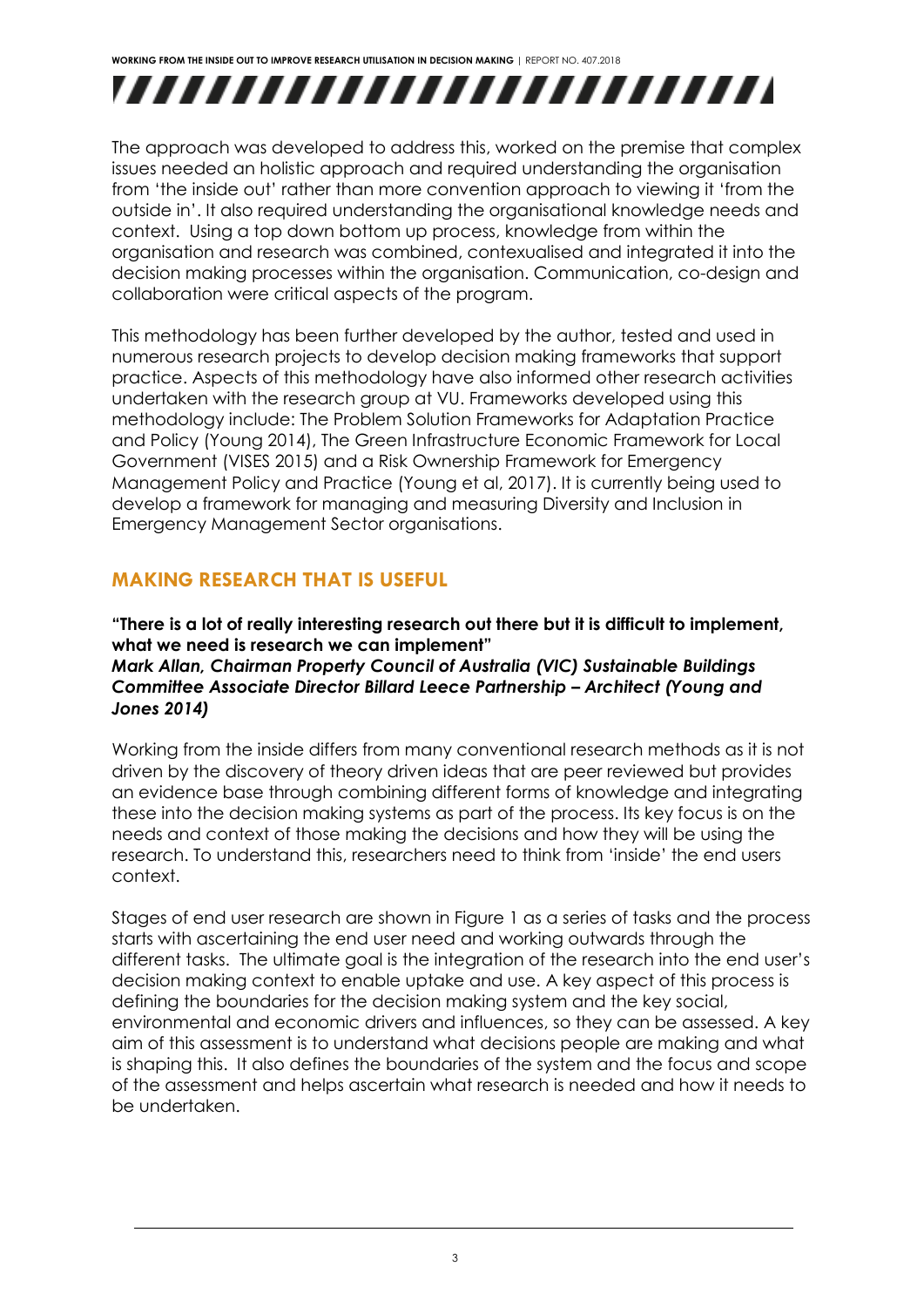



FIGURE 1: KEY TASKS UNDERTAKEN DURING (YOUNG. C 2016)

### <span id="page-6-0"></span>**USING RESEARCH TO CREATE NEW KNOWLEDGE**

### **Use of research requires some sort of action or investment and people cannot act if they do not understand the issue or how it relates to them and what they do.**

Inside out is a process of discovery where methodologies and approaches are selected to suit the task at hand and it incorporates aspects of innovation and transformation. It is important when working with end users for them to understand what the different types of research are (Table 1) and how they work, so they form realistic expectations of the research process.

It uses a transdisciplinary approach where different types of knowledge are blended together "to create new knowledge" (Nicolescu 1996). Researchers guide and participate as partners in the research, rather than direct and lead.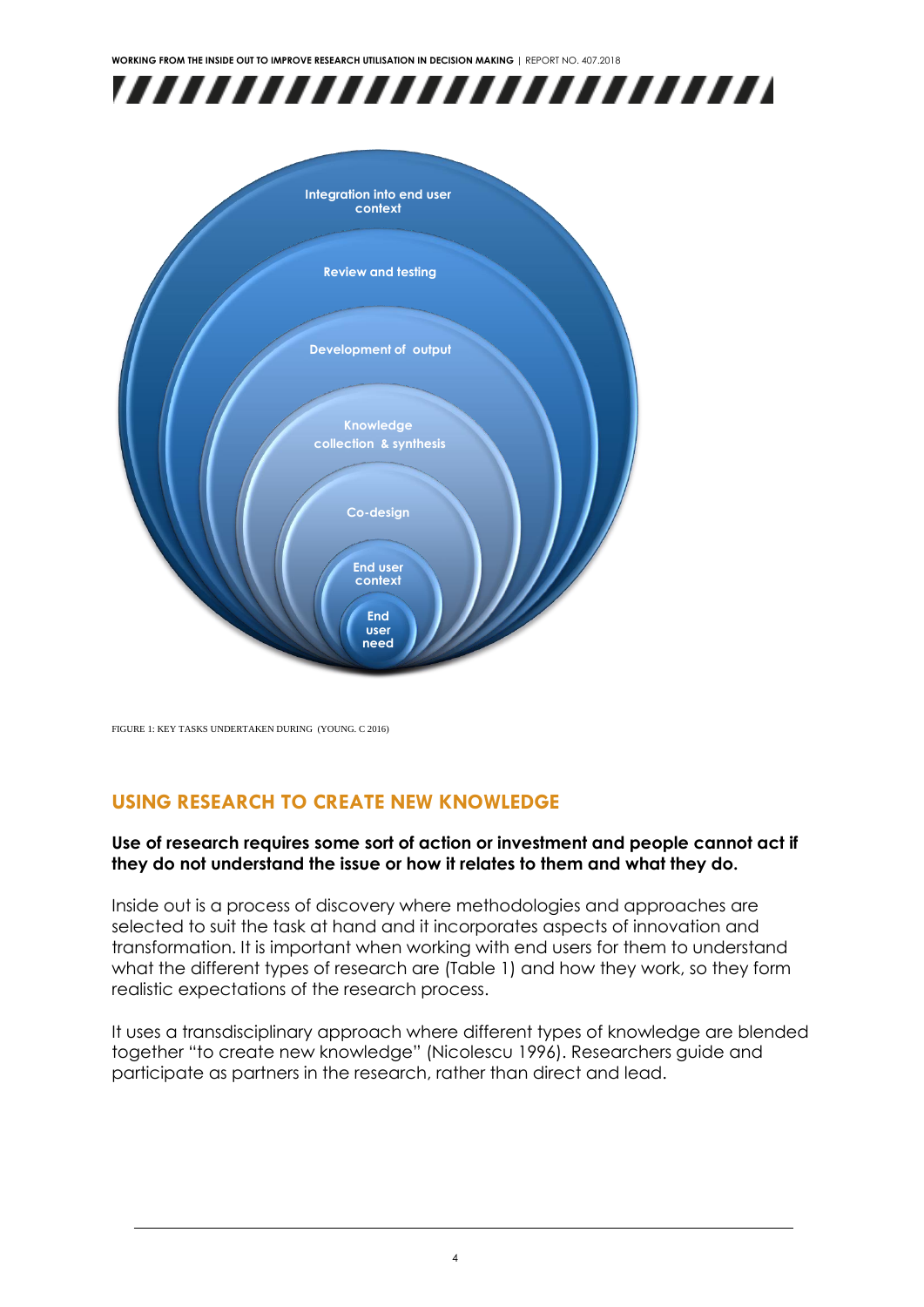

Areas of knowledge used often include:

- Expert knowledge
- Research knowledge
- Local/ tacit knowledge
- Documented knowledge (e.g, formal, grey literature or organisational documents)

Key questions for considering what knowledge is needed and how it can be used during this process are:

- What knowledge is already in use by the end user that is relevant to the research task and outcome?
- What new knowledge is relevant to the research task and outcome?
- What new knowledge might be useful for the end users?
- What is needed to ensure uptake and use of research by the end user?

#### TABLE 1: RESEARCH METHODS AND USE (YOUNG. C 2014, P 54)

| <b>METHOD OF RESEARCH</b> | <b>EXPLANATION</b>                                                                                                                                                                                                           | <b>USE</b>                                                                                                                                                                                                                                                                                                                                                                                                                                                                 |
|---------------------------|------------------------------------------------------------------------------------------------------------------------------------------------------------------------------------------------------------------------------|----------------------------------------------------------------------------------------------------------------------------------------------------------------------------------------------------------------------------------------------------------------------------------------------------------------------------------------------------------------------------------------------------------------------------------------------------------------------------|
| <b>Disciplinary</b>       | Research undertaken within a boundary of a<br>single discipline.                                                                                                                                                             | For specific tasks that require one source of information, for example,<br>research into the migration of fruit bats.                                                                                                                                                                                                                                                                                                                                                      |
| <b>Multidisciplinary</b>  | Using more than one discipline to produce<br>work but the areas of research work in<br>isolation during the process. This work is<br>usually brought together in a synthesis report<br>at the end of the research project.   | For specific tasks that require more than one level of understanding, for<br>example, the undertaking of an assessment that requires both social<br>and environmental impacts. But for the most part, these disciplines<br>work separately during the research process and the output is the result<br>of different components, for example, a project that looks at an overall<br>theme such as adaptation framing but has economic, political and social<br>researchers. |
| Interdisciplinary         | Using the more than one discipline within<br>another and where there is crossover of<br>understanding between disciplines during the<br>process.                                                                             | This uses one type of research as an umbrella for other areas of research<br>who work together to address a specific task. The different disciplines<br>work together during the process, but do not necessarily change how they<br>undertake research in their own area. For example, risk researchers and<br>social geographers undertaking an impact assessment for climate change<br>on a vulnerable community.                                                        |
| <b>Transdisciplinary</b>  | Multiple disciplines that work together beyond<br>discipline boundaries with the possibility of<br>new perspectives. This can include multiple<br>sources of knowledge and levels of discipline<br>and non-academic parties. | This involves multiple disciplines and knowledge to develop new<br>understandings, perceptions and technologies, and can change the<br>way people think and practice, for example, research to develop a new<br>institutional framework for adaptation governance using both local and<br>expert knowledge that can be integrated into current systems.                                                                                                                    |

### <span id="page-7-0"></span>**CREATING THE RIGHT RESEARCH ENVIRONMENT**

A key part of the success of this method relies on creating the right environment for interactions between researchers and end users. Knowledge exchange, flexibility to adjust, ongoing review and co-learning by end users and researchers are central to creating the healthy collaborative working relationship needed. This can very uncomfortable for people who are not used to working in this way.

Managing expectations during this process is critical, so it is important to ensure that both end users and researchers are clear about what the aim of the research is and to ensure that there are appropriate governance arrangements, from the onset of projects. Also to ensure time and resources are allocated to communication and engagement activities to support the process.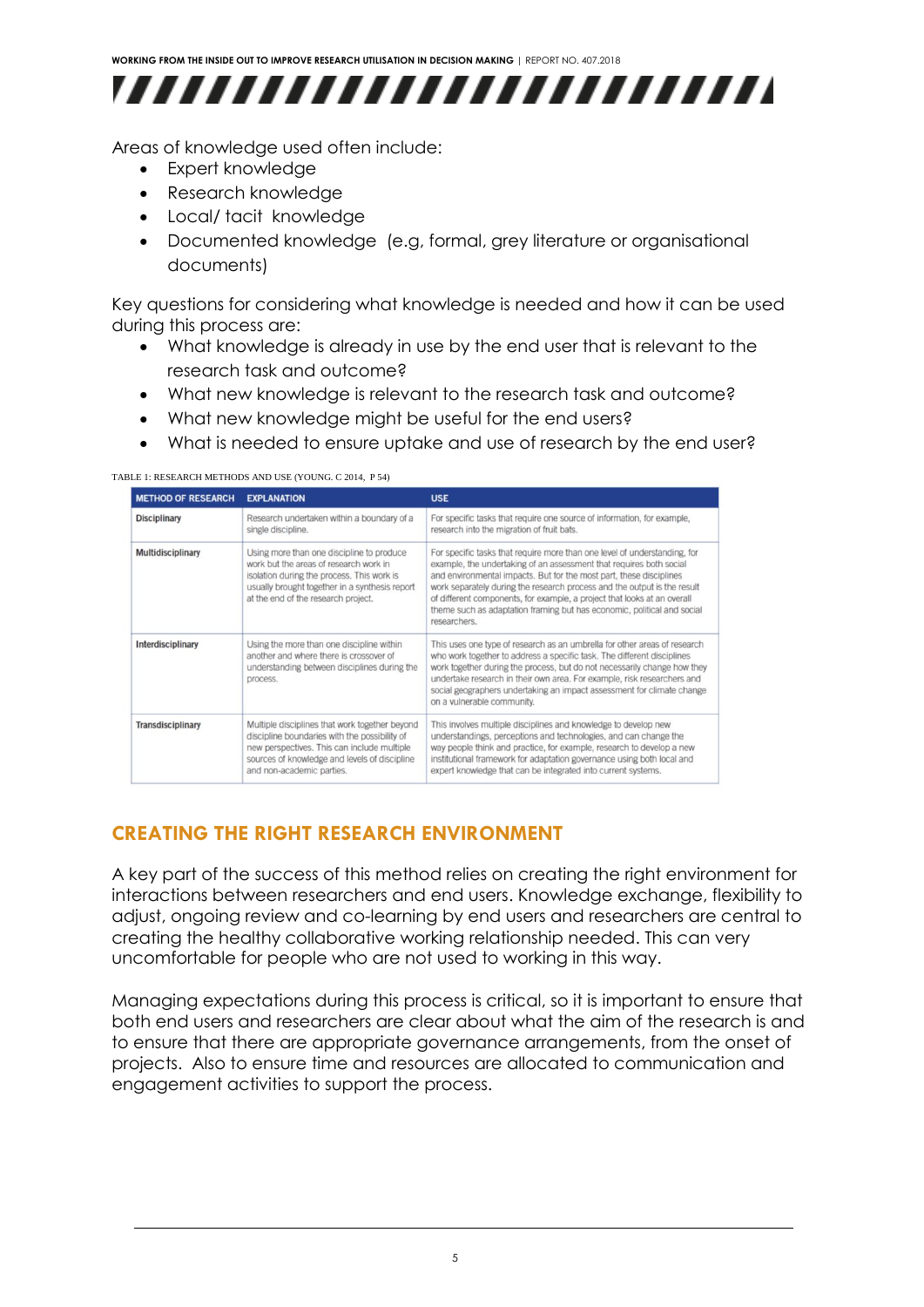

Key aspects of that create the right environment are:

- Active listening and negotiation
- Translation and contextualization of research between all the different stakeholders in the project
- Mechanisms for reaching shared agreement and resolving conflicts
- Sense making and socialisation of new concepts and research
- Co- learning for both researchers and end users
- Respect and valuing all types of knowledge.

Knowledge belongs to people in different ways so how end user concepts and expertise are used and acknowledged in the research process and outputs is important. This should be negotiated and agreed upon at the beginning of each project to avoid possible conflicts or IP issues (Young 2015). Maintaining trust and respectful conduct between different parties during the research process is critical. This can be particularly challenging for people who are used to hierarchical knowledge structures which can often place lesser value on non-academic areas of knowledge.

### <span id="page-8-0"></span>**USING WHAT IS OF VALUE**

Effective end user based research requires the growth of multiple sources of knowledge and understanding. How to develop structures that identify and enable the consolidation and growth of knowledge is key to this process. Above all, frameworks and structures which result from this research need to enable practitioners to continue to build new layers of knowledge that support deeper understanding and empower ownership and use of the research. Identifying and assessing pre-existing frameworks, methodologies and tools which can support this process to avoid 'reinventing the wheel' is part of the process. This provides the basis for identifying specific points in the decision making process, where research can be embedded. It is particularly important not to 'rebrand' established ideas, tools or concepts that may be used to make them 'unique' as this can confuse people and cause disengagement from the process if they feel their knowledge is no longer their own.

Values also play a role in this process. They are an important aspect of decision making and provide the basis for how people think and act. There are many different types of values but in terms of decision making but they fall broadly into two categories; [1] those that can be seen as "relating to the beliefs that determine what is most important and what motivates action" (Swartz, 2012 p5) and [2] those things we value as important as a result of these (e.g., social, environmental and economic values).

This makes values-based approaches to research useful as they also provide the basis for understanding what is likely to be most effective in terms of framing communication and management of stakeholders. Values based approaches are also useful as basis for the development of narratives which shape and direct decision making.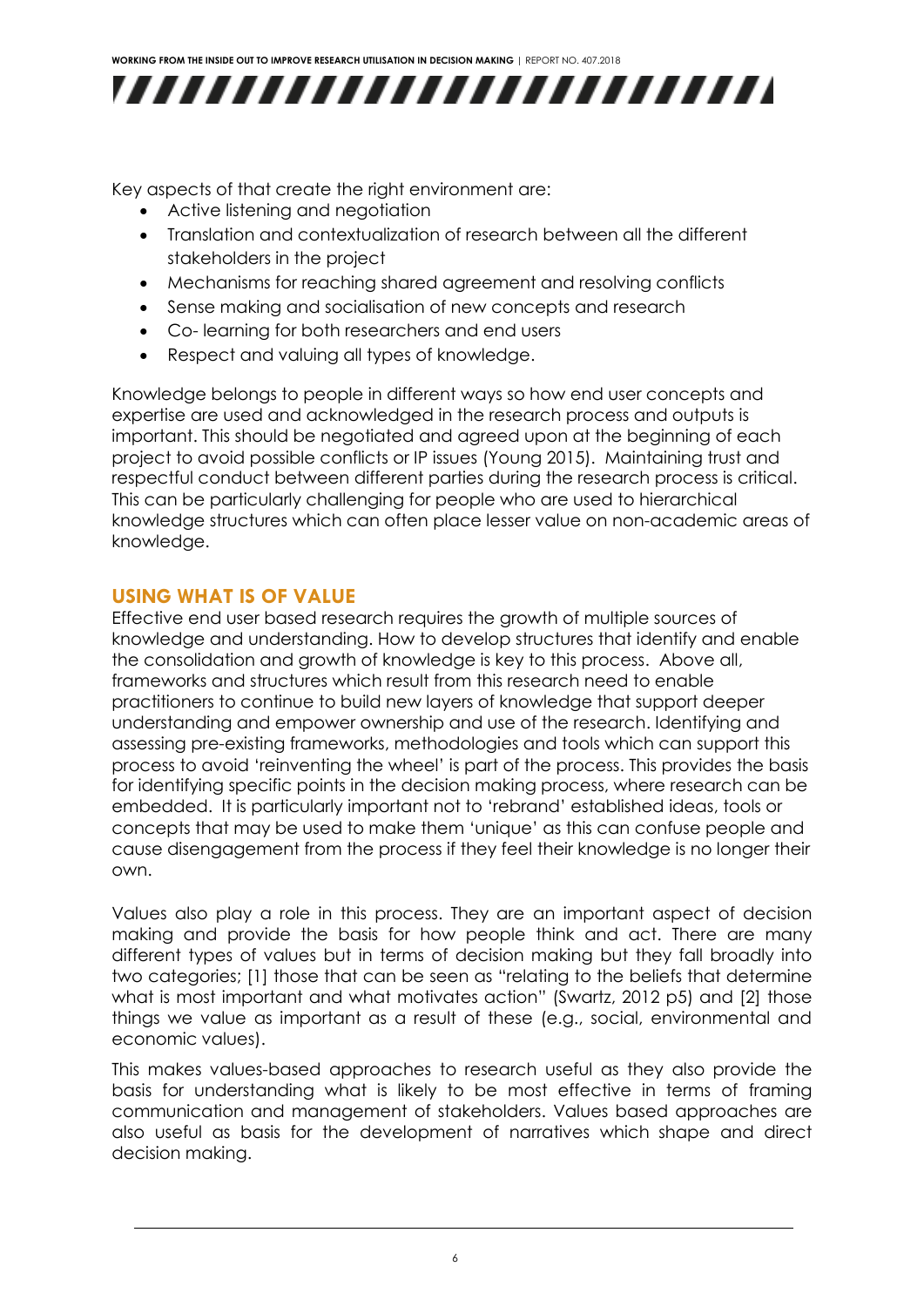

### <span id="page-9-0"></span>**COMMUNICATION**

Inside outside is an iterative process of 'deep engagement' where research is socialized and made sense of collaboratively as part of the process. As a result, it is important to understand and work with stakeholder communication systems, whether it is at a micro level such as a group, or a larger level such as a large organisation or a community. Identifying pre-existing communication systems and leveraging them requires skills and experience. Transparent and open communication is needed to ensure trust is built and maintained for the duration of the project.

Social networks are a key part of this as they are often the pathway to identifying what different stakeholders offer in terms of knowledge and who the key knowledge holders are. When starting this process it is helpful to identify who disseminates information, how this is done and who makes decisions.

Questions that can assist this process are:

- Who is responsible for making decisions?
- Who is responsible for disseminating information and how?
- What is the most commonly used form of communication medium (eg. verbal, written, internet, informal) and how is it used?

### <span id="page-9-1"></span>**THE CHALLENGE**

Inside out requires co-designing and working collaboratively in research so it is not a straightforward process. It requires higher levels of interaction with end users than conventional approaches and there are often surprises along the way. Researchers have to be prepared to be challenged and end users have to be prepared to work to discover answers rather than being given them. What you don't know in the process is much more important than what you do know. It can also be hard to measure impact and this research is often seen as lesser value than conventional research. The higher transaction costs needed for collaboration means it can also take longer to achieve some outcomes. This can be challenging in a world that is increasingly becoming accustomed to immediate responses. These challenges need to considered and proactively managed.

### <span id="page-9-2"></span>**CONCLUSION**

End user based methodologies are increasing in popularity in areas of research and skills are growing in this area. Inside out is one of the many new approaches which work in a participatory way with end users. Although there may be challenges, for those who persevere and embrace the discomfort of 'not knowing', these methods can provide a tangible pathway between research and practice that leads to understanding and better utilisation of research.